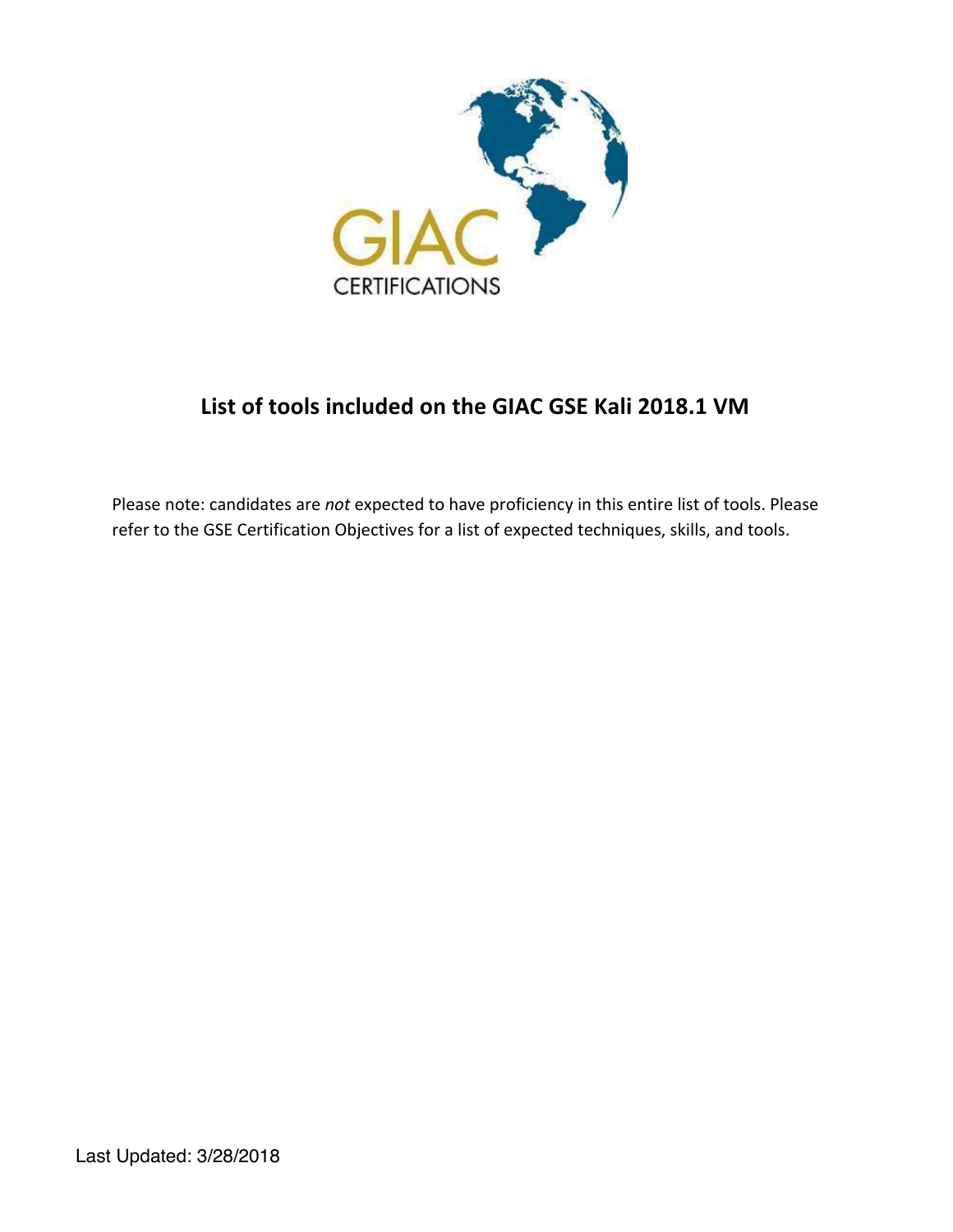#### **Information Gathering:**

- acccheck
- ace-voip
- Amap
- arp-scan
- Automater
- bing-ip2hosts
- braa
- CaseFile
- CDPSnarf
- cisco-torch
- Cookie Cadger
- copy-router-config
- DMitry
- dnmap
- dnsenum
- dnsmap
- DNSRecon
- dnstracer
- dnswalk
- DotDotPwn
- enum4linux
- enumIAX
- EyeWitness
- Faraday
- Fierce
- Firewalk
- fragroute
- fragrouter
- Ghost Phisher
- GoLismero
- goofile
- hping3
- ident-user-enum
- InSpy
- InTrace
- iSMTP
- lbd
- Maltego Teeth
- masscan
- Metagoofil
- Miranda
- nbtscan-unixwiz
- Nmap
- ntop
- OSRFramework
- p0f
- Parsero
- Recon-ng
- SET
- SMBMap
- smtp-user-enum
- snmp-check
- SPARTA
- sslcaudit
- SSLsplit
- sslstrip
- SSLyze
- Sublist3r
- THC-IPV6
- theHarvester
- TLSSLed
- twofi
- URLCrazy
- Wireshark
- WOL-E
- Xplico

#### **Forensics Tools**

- Binwalk
- bulk-extractor
- Capstone
- chntpw
- Cuckoo
- dc3dd
- ddrescue
- DFF
- diStorm3
- Dumpzilla
- extundelete
- Foremost
- Galleta
- Guymager
- iPhone Backup Analyzer
	-
- p0f
- pdf-parser
- pdfid
- pdgmail
- peepdf
- RegRipper
- Volatility
- Xplico
- 
- 
- 
- 
- 
- 
-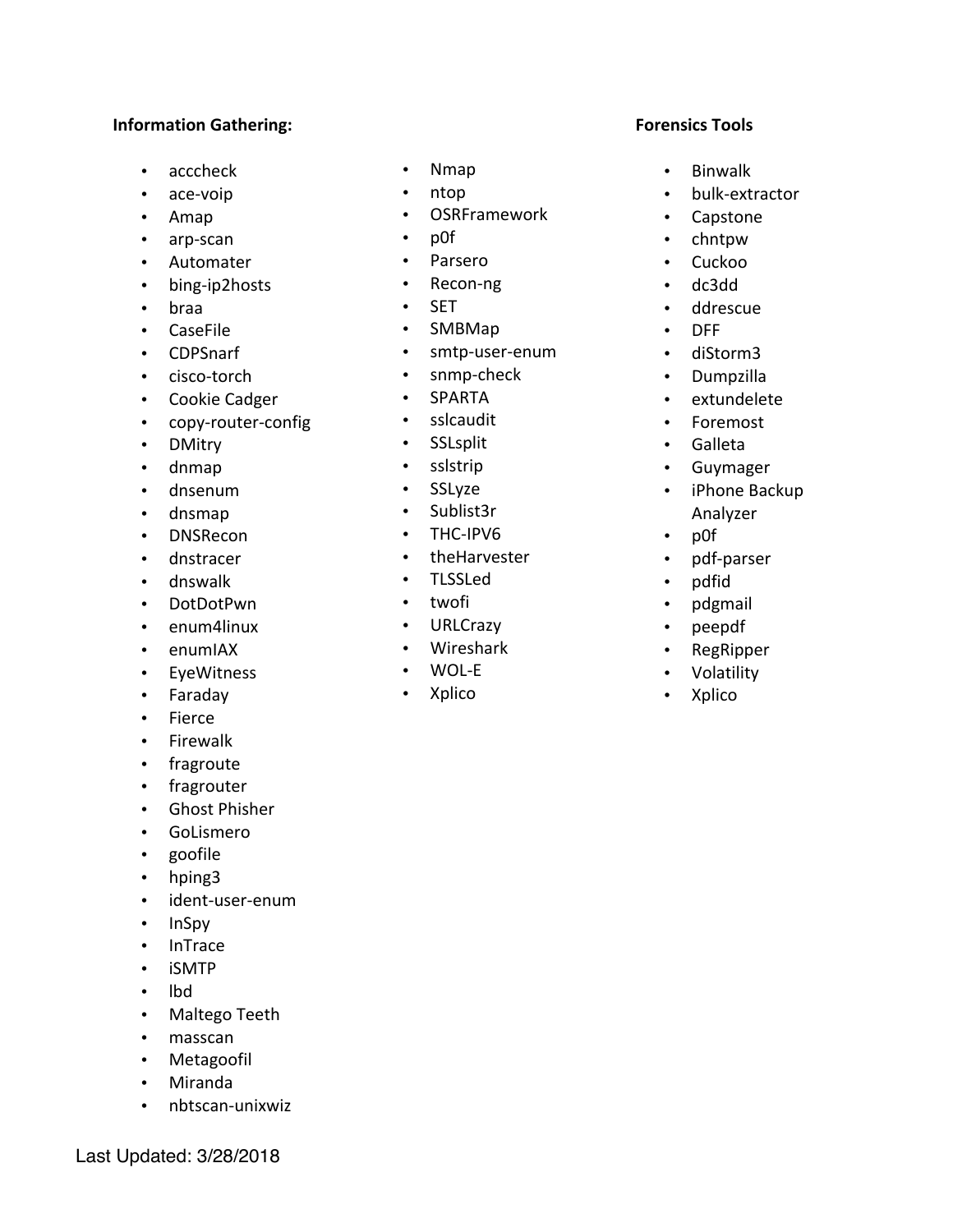## **Vulnerability Analysis**

- BBQSQL
- BED
- cisco-auditing-tool
- cisco-globalexploiter
- cisco-ocs
- cisco-torch
- copy-router-config
- DBPwAudit
- Doona
- DotDotPwn
- HexorBase
- Inguma
- jSQL Injection
- Lynis
- Nmap
- ohrwurm
- openvas
- Oscanner
- Powerfuzzer
- sfuzz
- SidGuesser
- SIPArmyKnife
- sqlmap
- Sqlninja
- sqlsus
- THC-IPV6
- tnscmd10g
- unix-privesc-check
- Yersinia

## **Exploitation Tools**

- Armitage
- Backdoor Factory
- BeEF
- cisco-auditing-tool
- cisco-globalexploiter
- cisco-ocs
- cisco-torch
- Commix
- crackle
- exploitdb
- jboss-autopwn
- Linux Exploit
	- Suggester
- Maltego Teeth
- Metasploit Framework
- MSFPC
- RouterSploit
- SET
- ShellNoob
- sqlmap
- THC-IPV6
- Yersinia

## **Stress Testing**

- DHCPig
- FunkLoad
- iaxflood
- Inundator
- inviteflood
- ipv6-toolkit
- mdk3
- Reaver
- rtpflood
- SlowHTTPTest
- $150$
- Termineter
- THC-IPV6
- THC-SSL-DOS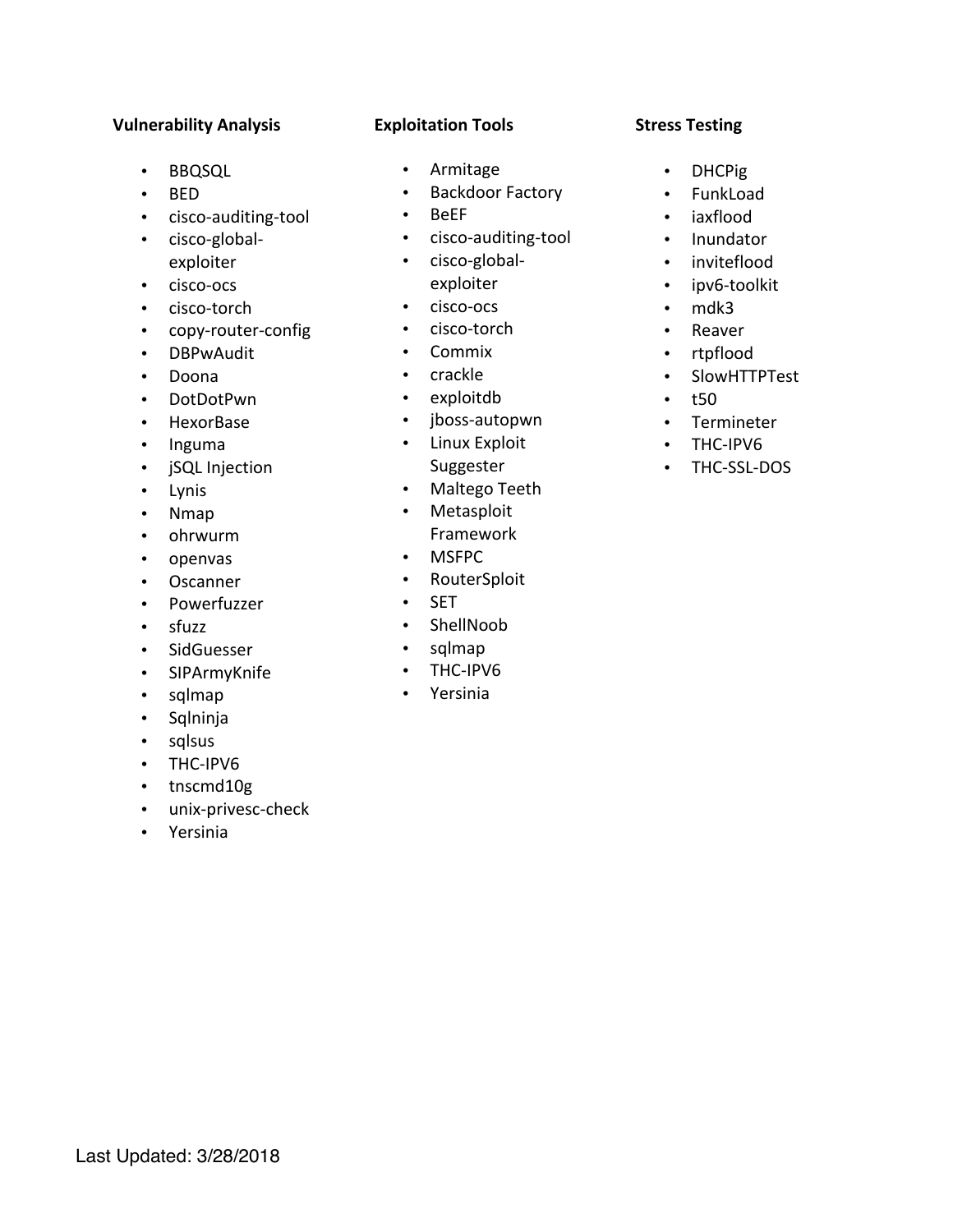#### **Wireless Tools**

- Airbase-ng
- Aircrack-ng
- Airdecap-ng and Airdecloak-ng
- Aireplay-ng
- Airmon-ng
- Airodump-ng
- airodump-ng-ouiupdate
- Airolib-ng
- Airserv-ng
- Airtun-ng
- Asleap
- Besside-ng
- Bluelog
- BlueMaho
- Bluepot
- BlueRanger
- Bluesnarfer
- Bully
- coWPAtty
- crackle
- eapmd5pass
- Easside-ng
- Fern Wifi Cracker
- FreeRADIUS-WPE
- Ghost Phisher
- GISKismet
- Gqrx
- gr-scan
- hostapd-wpe
- ivstools
- kalibrate-rtl
- KillerBee
- Kismet
- makeivs-ng
- mdk3
- mfcuk
- mfoc
- mfterm
- Multimon-NG
- Packetforge-ng
- PixieWPS
- Pyrit
- Reaver
- redfang
- RTLSDR Scanner
- Spooftooph
- Tkiptun-ng
- Wesside-ng
- Wifi Honey
- wifiphisher
- Wifitap
- Wifite
- wpaclean

#### **Web Application Testing**

- apache-users
- Arachni
- BBQSQL
- BlindElephant
- Burp Suite
- CutyCapt
- DAVTest
- deblaze
- DIRB
- DirBuster
- fimap
- FunkLoad
- Gobuster
- Grabber
- hURL
- jboss-autopwn
- joomscan
- jSQL Injection
- Maltego Teeth
- PadBuster
- Paros
- Parsero
- plecost
- Powerfuzzer
- ProxyStrike
- Recon-ng
- Skipfish
- sqlmap
- Sqlninja
- sqlsus
- ua-tester
- Uniscan
- Vega
- w3af
- WebScarab
- Webshag
- WebSlayer
- WebSploit
- Wfuzz
- WPScan
- XSSer
- zaproxy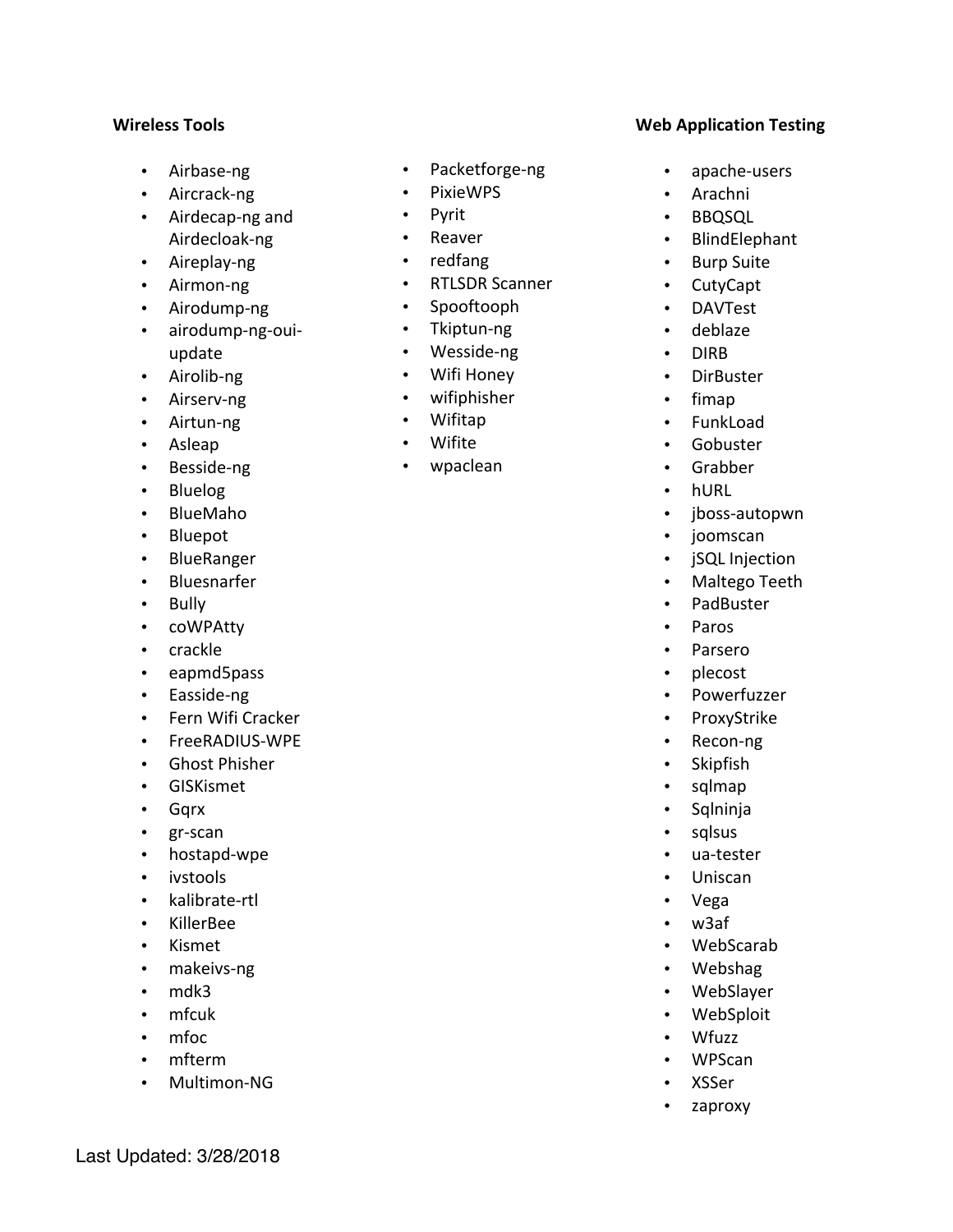## **Sniffing and Spoofing**

- Burp Suite
- DNSChef
- fiked
- hamster-sidejack
- HexInject
- iaxflood
- inviteflood
- iSMTP
- isr-evilgrade
- mitmproxy
- ohrwurm
- protos-sip
- rebind
- responder
- rtpbreak
- rtpinsertsound
- rtpmixsound
- sctpscan
- SIPArmyKnife
- SIPp
- SIPVicious
- SniffJoke
- SSLsplit
- sslstrip
- THC-IPV6
- VoIPHopper
- WebScarab
- Wifi Honey
- Wireshark
- xspy
- Yersinia
- zaproxy

# **Password Attacks**

- acccheck
- BruteSpray
- Burp Suite
- CeWL
- chntpw
- cisco-auditing-tool
- CmosPwd
- creddump
- crowbar
- crunch
- DBPwAudit
- findmyhash
- gpp-decrypt
- hash-identifier
- Hashcat
- HexorBase
- THC-Hydra
- John the Ripper
- Johnny
- keimpx
- Maltego Teeth
- Maskprocessor
- multiforcer
- Ncrack
- oclgausscrack
- ophcrack
- PACK
- patator
- phrasendrescher
- polenum
- RainbowCrack
- rcracki-mt
- RSMangler
- SQLdict
- Statsprocessor
- THC-pptp-bruter
- TrueCrack
- WebScarab
- wordlists
- zaproxy

#### **Maintaining Access**

- CryptCat
- Cymothoa
- dbd
- dns2tcp
- http-tunnel
- HTTPTunnel
- Intersect
- Nishang
- polenum
- PowerSploit
- pwnat
- RidEnum
- sbd
- shellter
- U3-Pwn
- Webshells
- Weevely
- Winexe